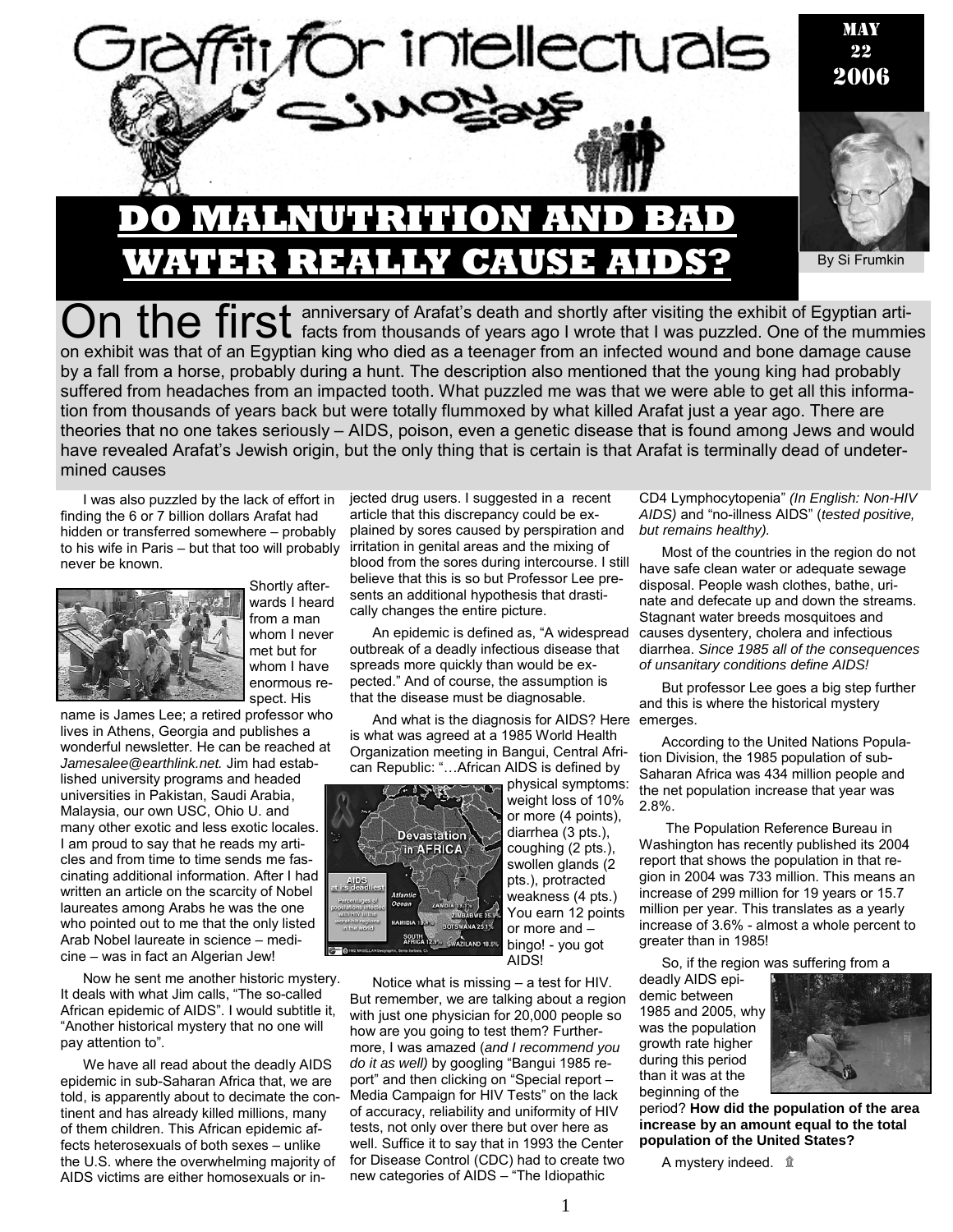# **TARGET: IRAN!**.

By Lt.General Thomas McInerney (Ret.), "The Weekly Standard" ,4/26/2006

**Yes, there is a feasible military option against the mullahs' nuclear program.** 

A MILITARY OPTION AGAINST IRAN'S NUCLEAR FACILITIES IS FEASIBLE. A<br>diplomatic solution to the nuclear crisis is preferable, but without a credible

military option and the will to implement it, diplomacy will not succeed. The announcement of uranium enrichment last week by President Mahmoud Ahmadinejad shows Iran will not bow easily to diplomatic pressure. The existence of a military option may be the only means of persuading Iran--the world's leading sponsor of terrorism--to back down from producing nuclear weapons.

A military option would be all the more credible if backed by a new coalition of the willing and if coupled with intense diplomacy during a specific time frame. The coalition could include Saudi Arabia, Jor-



Egypt, UAE, Kuwait, Qatar, Turkey, Britain, France, and Germany. **Solidarity** 

is important and would surely contribute to potential diplomatic success. But should others decline the invitation, the United States must be prepared to act.

What would an effective military response look like? It would consist of a powerful air campaign led by 60 stealth aircraft (B-2s, F-117s, F-22s) and more than 400 nonstealth strike aircraft, including B-52s, B-1s, F-15s, F-16s, Tornados, and F-18s. Roughly 150 refueling tankers and other support aircraft would be deployed, along with 100 unmanned aerial vehicles for intelligence, surveillance, and reconnaissance, and 500 cruise missiles. In other words, overwhelming force would be used.

The objective would be, first and foremost, to destroy or severely damage Iran's nuclear development and production facilities and put them out of commission for at least five years. Another aim would be to destroy the Iranian air defense system, significantly damage its air force, naval forces, and Shahab-3 offensive missile forces. This would cripple the leaders' power to control would prevent Iran from projecting force outside the country and retaliating militarily. The air campaign would also wipe out or neutralize Iran's command and control capabilities.

This coalition air campaign would hit more than 1,500 aim points. Among the weapons would be the new 28,000-pound bunker busters, 5,000-pound bunker penetrators, 2,000-pound bunker busters, 1,000 pound general purpose bombs, and 500-

pound GP bombs. A B-2 bomber, to give one example, can drop 80 of these 500 pound bombs independently targeted at 80 different aim points.

This force would give the coalition an enormous destructive capability, since all the bombs in the campaign feature precision guidance, ranging from Joint Direct

Attack Munitions (the so-called JDAMS) to laserguided, electrooptical, or electronically guided High Speed Anti-Radiation Missiles (HARM) for suppression of Iranian surface-to-air missiles. This array of precision weapons and support aircraft would allow the initial attacks

to be completed in 36 to 48 hours.

The destruction of Iran's military force structure would create the opportunity for regime change as well, since it would eliminate some or all of Ahmadinejad's and the mullahs' ability to control the population. Simultaneously or prior to the attack, a major covert operation could be launched, utilizing Iranian exiles and dissident forces trained during the period of diplomacy. This effort would be based on the Afghan model that led to the fall of the Taliban in 2001. Not only would the overt and covert attacks weaken the ability of Iran's leaders to carry out offensive operations in retaliation, they their own people.

Iran's diverse population should be fertile ground for a covert operation. Iran is only 51 percent Persian. Azerbaijanis and Kurds comprise nearly 35 percent of the population. Seventy percent are under 30, and the jobless rate hovers near 20 percent.

Iran's leaders have threatened to unleash a firestorm of terrorism in the event

military action is taken against them. Any country involved in the attack would be subject to retaliation by Hezbollah, Hamas, Islamic Jihad, and al Qaeda, the Iranians have claimed. If nothing else, this threat demonstrates how closely tied Iran is to terrorist groups. The United States and its allies would have to be prepared for stepped-up terrorist acts. Iran could also

project forces into Iraq, but this is unlikely because they would encounter the full strength of the American military. However, Iran might encourage proxies among Iraq's militant Shiites. Coalition forces in Iraq would have to be ready to respond.

No doubt the Iranians would attempt to close the Gulf of Hormuz and block the extensive shipping that goes through it. American air and naval forces are quite capable of keeping the gulf open, though shipping might be slowed. The most adverse economic consequences of shipping de-

lays would be felt in Iran itself.

President Bush is right when he says Iran cannot be permitted to have nuclear weapons. The prospect of leaders like Ahmadinejad, who advocates wiping Israel "off the

map," with their hands on nuclear weapons is a risk we cannot take. Diplomacy must be



pursued vigorously, but the experience with Iraq suggests there's little reason for optimism. Thus, a viable military option is imperative. Ώ

*Lt. Gen. Thomas McInerney (Ret.) served as assistant vice chief of staff of the United States Air Force.* 

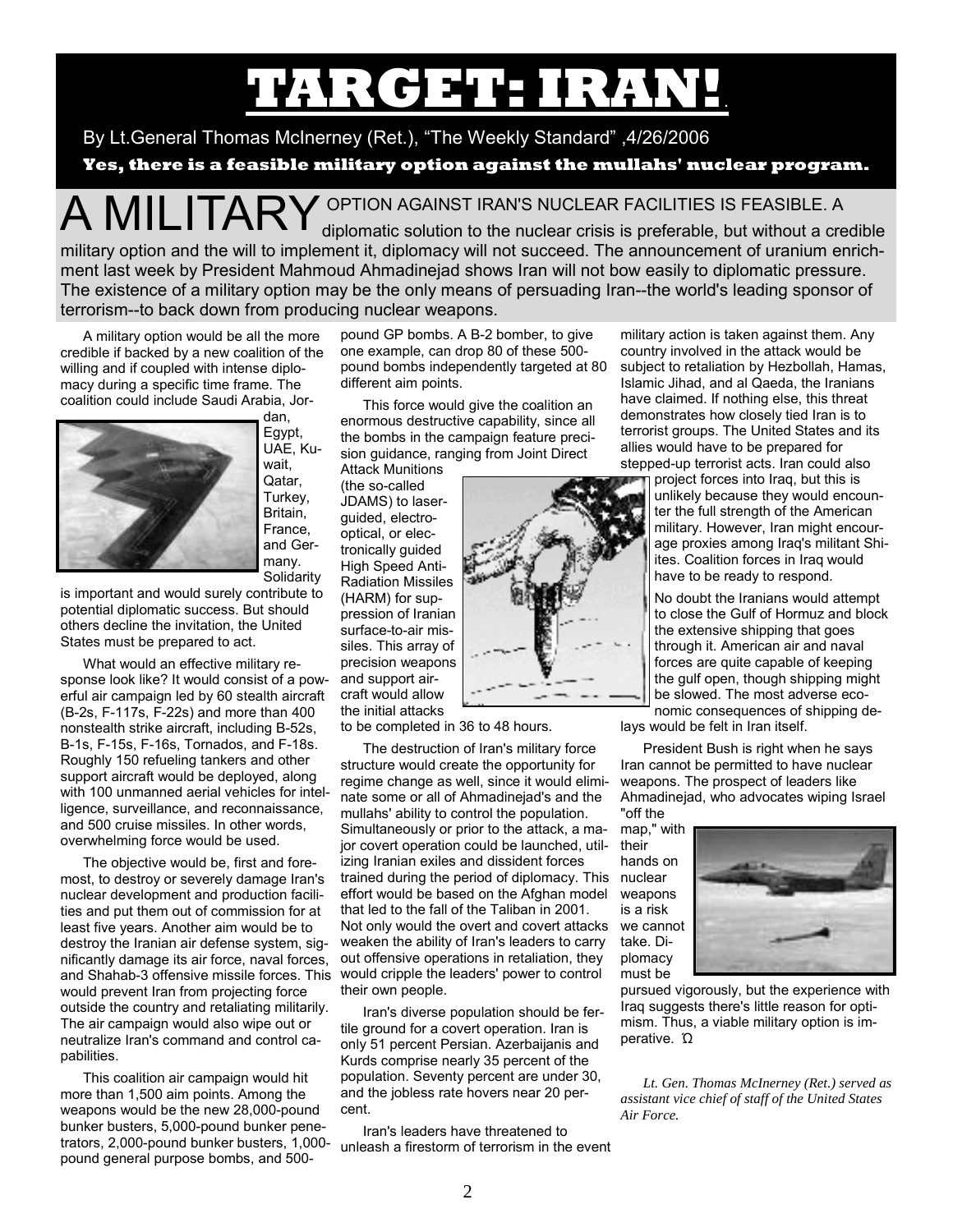### **EVANGELICALS SEEING THE ERROR OF 'REPLACEMENT THEOLOGY'** David Horovitz, J'lem Post, Mar. 20, 2006

DR. JOHN HAGEE, THE AMERICAN EVANGELICAL PASTOR WHO LAST MONTH ANNOUNCED PLANS FOR A CHRISTIAN-STYLE AIPAC, SAYS THE ORGANIZATION IS A "CANOPY GROUP" ENCOMPASSING CHRISTIAN SUPPORTERS OF ISRAEL FROM ACROSS AMERICA AND IS COMING TO-GETHER "WITH A SPEED AND HARMONY I NEVER WOULD HAVE BELIEVED POSSIBLE."

The San Antonio, Texas-based Hagee specifies three primary aims for the group: one, to unite Christian supporters of Israel to speak "with one voice for a common cause"; two, to establish a "rapid response" capability that can flood Capitol Hill with e-mails, faxes and phone calls at short notice on issues of concern to Israel; and three, to organize "Night to Honor Israel" events in every major US city "so that the Jewish people can see and feel Christians expressing the love of God to them without a hidden agenda."

The new initiative by Hagee, who has collected and distributed millions of dollars to Israeli causes over the past 25 years, raises questions about what precisely he means by "support for Israel" and whether there are conditions for that support. In an interview with The Jerusalem Post, he said "Christians United for Israel is completely loyal to the positions of the Bible" and that he does not seek to influence the Israeli government or to support political candidates in Israel or America. But that "loyalty" to the Bible, in his interpretation, for instance, means not backing the relinquishing of biblical territory.

It's an apparent contradiction that he reconciled as follows: "The Bible says that God gave the Jewish people this sacred land. 'It's yours. Don't give it away. If you choose to give it away, that's your business. I wouldn't stop supporting Israel because of your choice.'"

Interviewed by the Post at the recent AIPAC national convention in Washington, DC, where he was warmly received by many delegates, Hagee also carefully explained his thinking on the incendiary issue of evangelical attitudes to Jews and Judaism.

"I do not target Jews for conversion. But if you come into my church [of your own volition], you are asking to hear my witness of Jesus Christ and you're going to get it, wide open."

#### *Q: In your conception, how should a Christian support Israel?*

A: We began to actively support Israel 25 years ago when the American media responded hatefully toward Israel when the IDF blew up the nuclear reactor in Iraq. The media in America was extremely fierce against Israel, and I felt that Israel had done the world a great favor. I proposed to my congregation and the pastors of San Antonio that we gather all the Christians of our city and go down town to the city auditorium and have a "Night to Honor Israel" to show support for the nation of Israel and the Jewish people.

I had a meeting with [members of] the local Jewish Federation, who were very concerned about hidden agendas. It took four lengthy committee meetings to convince them there was no hidden agenda or ulterior purpose. On the night of the event the auditorium was packed. We had our choir, our orchestra, and our television cameras so that we could show the event across the nation. It was a wonderful celebration of unity between Christians and Jews.

Just at the end of the celebration there was a threat on the building, to blow it up. I went to the microphone and said, "I hate to end such a wonderful night on a negative note, but we have a threat on this building."

And the Christians left that building instantly, because they had never experienced such a threat. The Jewish people flipped their hands and just kept on talking.

On the way home, I told my wife that "if the anti-Semites think they can silence us with a threat, they are mistaken. I'm going to do this until they get used to it."

So 25 years later, we're continuing to do "A Night to Honor Israel," only now we're cast away Israel" twice. doing it over live national television so the world can experience it as it goes across America and into 126 countries.

Hagee's "Night to Honor Israel" is a non-conversionary event. We do not target Jewish people for conversion. If a Jewish person comes to me and asks me about my faith, I am under a Bible mandate to tell him about my faith. If he accepts or rejects my faith, it does not enhance nor depreciate that person in my view.

#### *Q: If somebody outside the "Night to Honor Israel" framework comes to you [to inquire about Christianity], what do you do?*

A: We give them our entire testimony and biblical explanation of our faith.

#### *Q: In the ultimate vision to which you subscribe, there is a second coming, and what happens to Israel and the Jews then?*

A: This is the biblical teaching of St. Paul. St. Paul in Romans 9, 10 and 11 presents what I call in my latest book, Jerusalem Countdown, "God's position-paper on the Jewish people."

In Romans 9 through 11 Paul states that this three-chapter section is exclusively about the Jewish people. He states that "God has not cast away Israel." This statement by St. Paul is the absolute death knell of "replacement theology."

Something that is cast away disappears forever. Israel is alive. Israel is thriving. Israel is growing. Israel and the Jewish people have not been cast away by God! Paul

makes the statement that "God has not

What is going to happen when Jesus comes back? Every Christian believes that Jesus Christ is the messiah. The Jewish people do not believe that. In that regard we have to agree to disagree. I say to my rabbi friends: "You don't believe it; I do believe it. When we're standing in Jerusalem, and the messiah is coming down the street, one of us is going to have a very major theological adjustment to make. But until that time, let's walk together in support of Israel and in defense of the Jewish people, because Israel needs our help."

Replacement theology teaches that the Church has replaced Israel. In replacement theology, you [the Jews] have no future in the economy of God. Replacement theology falsely teaches that the Church has taken the place of the Jewish people. There are fewer and fewer evangelical leaders who subscribe to replacement theology as time goes along. They are seeing, finally, the error of replacement theology. The vast majority of evangelicals do not believe in replacement theology. Evangelicals believe that Israel has a Bible mandate to the land, a divine covenant for the land of Israel, forever. That the Jewish people are chosen of God and are the apple of God's eye. That Christians have a Bible mandate to be supportive of Israel and the Jewish people, to demonstrate to the Jewish people what they have not experienced from Christianity for 2,000 years... the love of God.

#### *Q: Is this support for Israel predicated on an Israel that does not relinquish biblical territory, or is it support for Israel*

*(Please see page 4—"Evangelical…")*